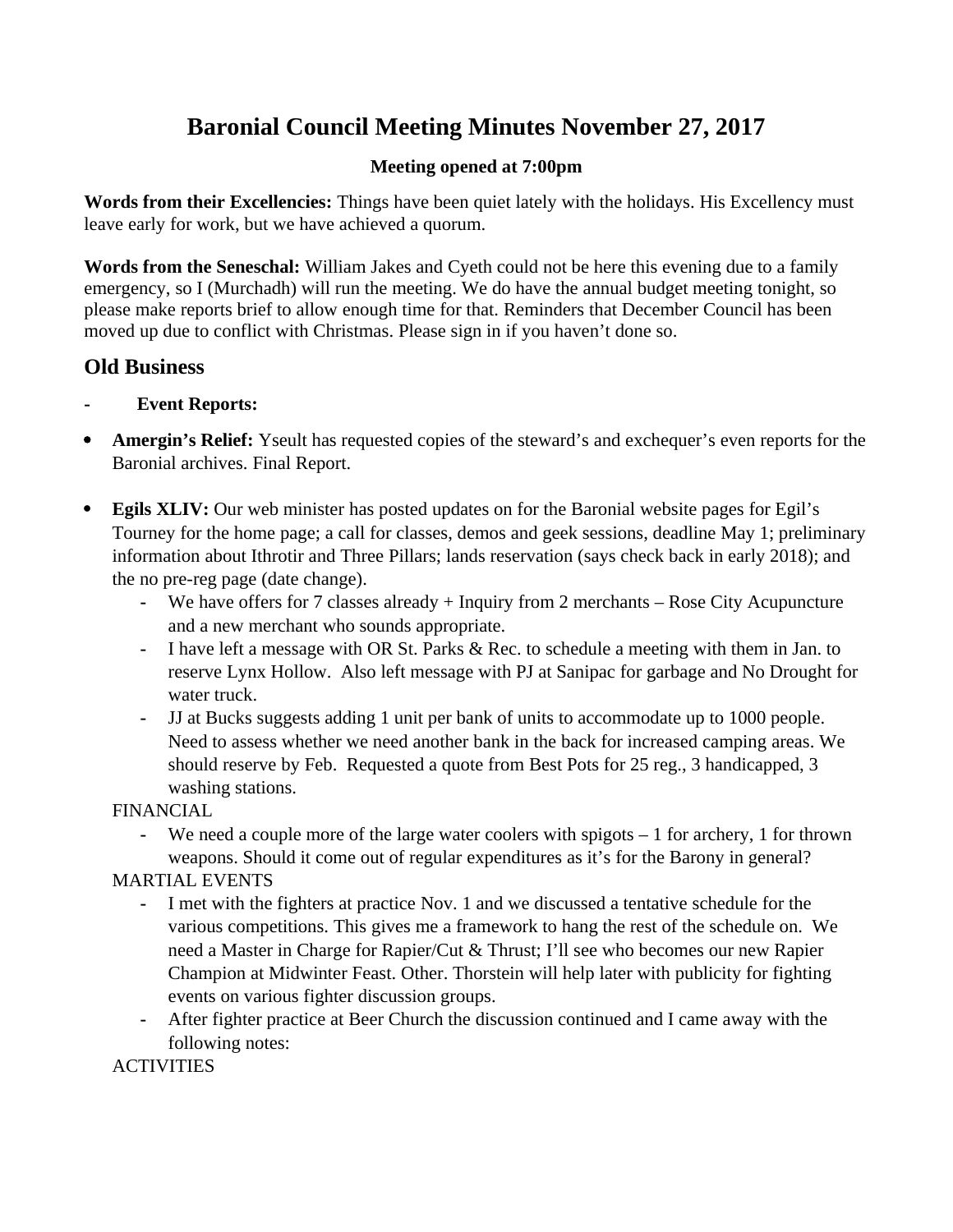- **-** 3 Pillars see service ideas from AT/W War, also Tain Bo system for getting recognition for activity at an event.
- **-** Ithrotir game use 9 man's morris, publish the rules ahead of time as there are variants (ask Wm. Cris)
- **-** Spear throw all at one distance. Has to be 15' minimum. Throw at 20'?
- **-** Costuming make at least some of it, tell where the rest came from (who made it, how you won it, etc.)?
- **-** Wm.Cris suggests scoring: if only 3 entrants, just give a 1st. If 15 entrants, give more than one second place, etc.? 5 for  $1<sup>st</sup>$ , 3 for  $2<sup>nd</sup>$ , 2 for  $3<sup>rd</sup>$ , 1 for  $4<sup>th</sup>$ , 1 pt. for entering if lower – or everyone gets 1 point for entering? Give a point for participation if not a ranked finisher?
- **-** Games classes and playing area in part of Panther Pavilion?
- **-** Thrown Weapons had 40 do traditional tw; 22 do darts. No one took Darts 101 but had 7 kids for Kids for darts, ages 5-8
- **-** C&T, weapons master competition of 1) single sword, 2) sword & buckler, 3) longsword. Meat grinder elim, final 8 fighters in a tourney with active heraldry. Kingdom level championship? Or Egil's weapons master? Would need 3 person list table
- **-** Anton build viewing gallery for spectators, S side of eric? 8 x 36'?
- **-** Class on active heralding for fighting

## **HERALDS**

**-** Ask folks who reserve camping spaces in the back areas to have someone from that area volunteer to be a town cry herald for their area.

## SITE BOOK

**-** Wm. Cristofore suggested: page of info about Barony's regular meetings, our next event list of nearby stores / and contact stores that event is happening

**-** space for bullying notice

## INFRASTRUCTURE / PARKS

- **-** Penske truck rental? Check with Anton for discount, he would drive
- **-** Parks re-negotiate site cost for kids? Cap on work party earnings?
- **-** Emmett– WiFi repeaters for merchants?? I put him in contact with Reannag Teine

## ADDITIONAL PRIZES DONATED TO DATE

- **-** Material for 2 more Norse caftan coats (Rowan via Marian) Probably give coats for each of the pillar prizes. Still looking for a good idea for the overall 3 Pillars prize.
- **-** Two Skjoldehamn hoods & 1 Skjoldehamn belt (Yseult)
- **-** Portable writing desk and a set of matched arrows for a 30 lb. bow (Alan)
- **-** Anton offered to make wood tourney chests use for Double Elim. and Holmgang?

## STAFFING NEEDS

- **-** Water Bearing Mouse has agreed to head this up.
- **-** Family/Children's Activities I'll ask Alizand Thorgeirson or Duvessa if we don't have someone local. I have lots of good ideas and suggestions from various other events and people. We'll work with the YAFA program to offer classes.
- **-** Rapier/C&T Marshal in Charge I'll ask Andrew Crowe or the new rapier champion after Midwinter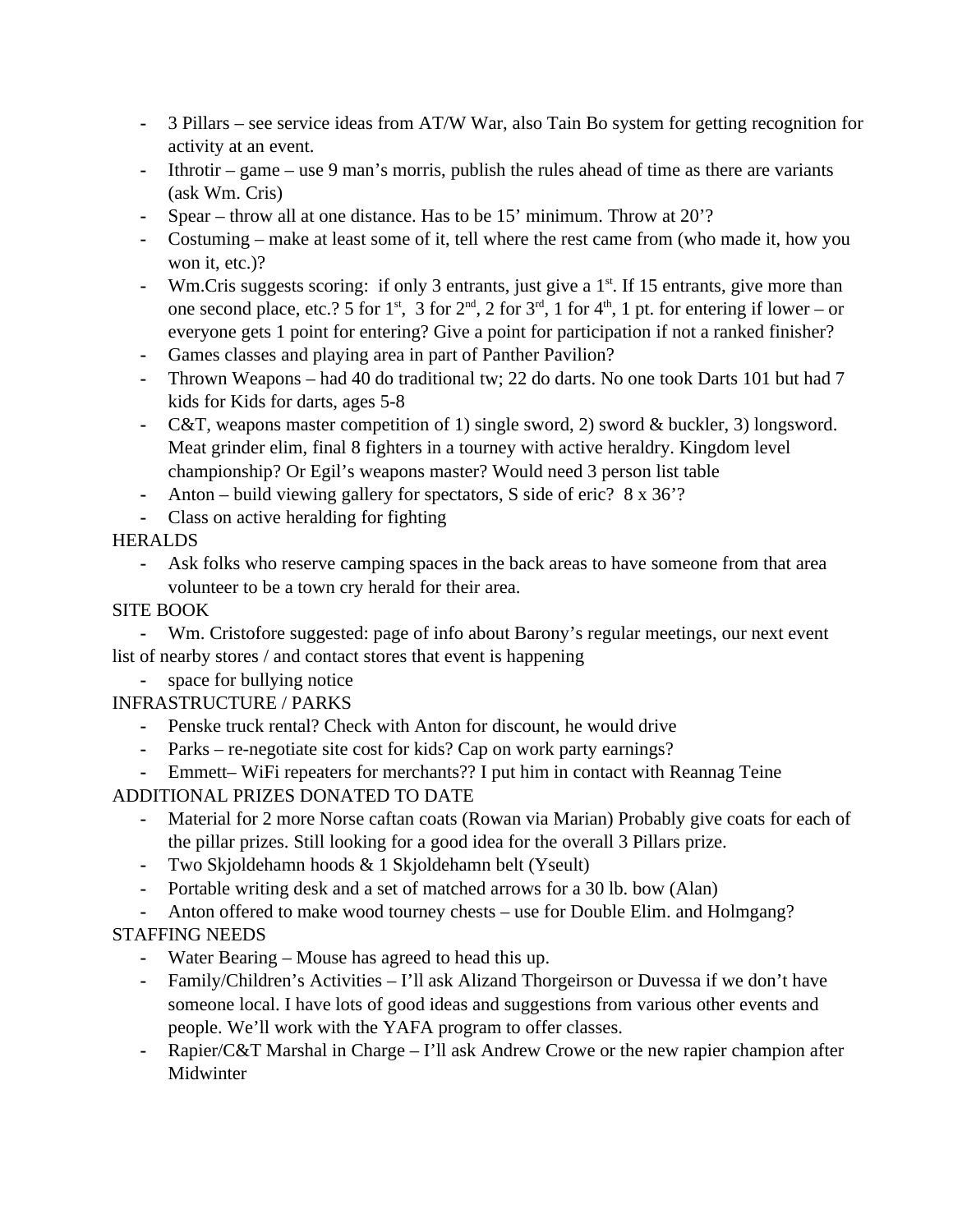- **Fall Coronet 2018:** We are looking for bids no later than January, for presentation at March Moot. Anton and Eobhan are working on their proposal.
- **Martinmas Banner Loan:** Banners have been returned to the Barony, and just need to be rolled and returned to the storage unit. Final Report.
- Mid-Winter's Feast: Northwoods Church site fee has gone up slightly to \$500 plus \$50 insurance fee. We are budgeting \$750 for the feast, for a total cost of \$1,300.
- **Birthday Bash & Sergeantry Trials:** No event stewards present, no report.
- **Fall Crown 2019:** Anton and Eobhan are working on a proposal for Fall Crown, to be held at the Applegate Arts Center. More to follow.

## **New Business**

- **Officer Applications:** We have several vacancies and others that are coming due for extension or replacement. Please be aware of your warrant status and don't wait until you are 6-9 months out to announce the need for a replacement. If you are interested in Youth Combat or Family Activities, there is a background check requirement. Please announce your intent for either of these early so we can get that process started.
	- **-** Louisa of Lorne volunteered for the Chatelaine position. Following a brief question and answer period, she was asked to step out of the meeting for further discussion. A motion was made to accept her service, was seconded and approved.

(Open/Vacant Offices: *Lists, Youth Combat Marshal, and Family Activities Coordinator)*

 **2018 Budget:** Exchequer Godwyn Reynard led the discussion and took notes, and will present the final 2018 budget at the December meeting, along with proper wording for the proposed amendment to the financial policy for awards.

## **Officer Reports**

## - **Arts & Sciences**

I held two one Arts & Sciences nights, November 7 and 21. On the  $7<sup>th</sup>$ , nine of us gathered to share what we're working on and brainstorm prizes for Egil's Tourney. Alan Bowyer contributed two prizes, for which many thanks. On the  $21<sup>st</sup>$  seven folks gathered, including Anya and Stella who drove all the way in from Waldport. Anya brought a variety of pickled things for all to sample and comment on as she is preparing for her household feast. Stella serenaded us with voice and guitar.

Arts & Sciences Nights for December will be on the  $5<sup>th</sup>$  and the  $19<sup>th</sup>$ , the  $1<sup>st</sup>$  and  $3<sup>rd</sup>$ Tuesdays.

Yseult of Broceliande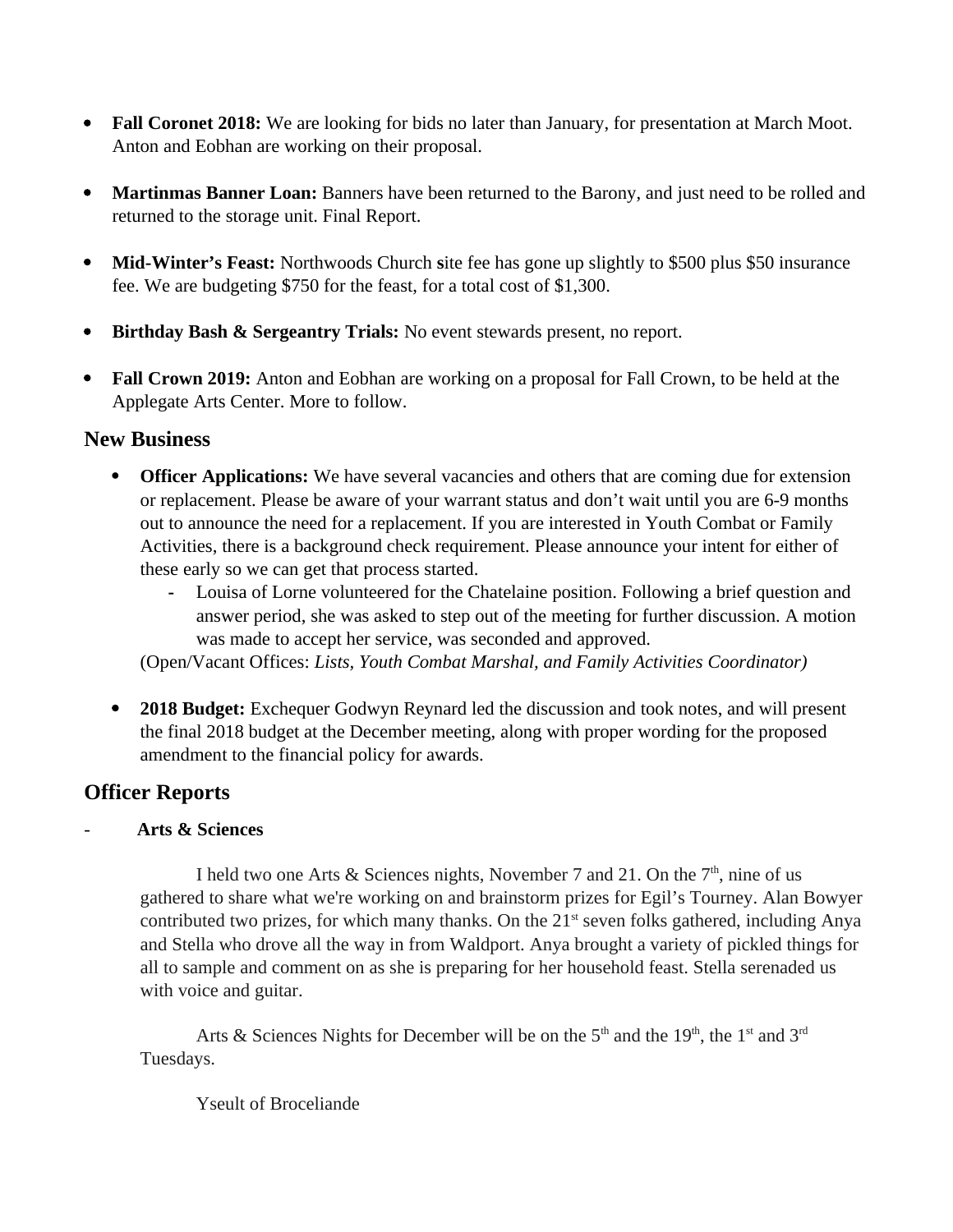#### **- Chamberlain**

Will work with Eobhan to organize tear-down of the archery field for the winter, to include moving the trailer and placing desiccant packs inside to protect against mold. Discussed putting haybales under cover, but it is probably too late for this year's bales with all the rain we have had.

#### Kirby Brokkerson

#### **- Chatelaine**

Just took office at this council meeting. Wants to make up brochures to give out. Will check with Summits Chatelaine on rules & requirements before moving forward.

Louisa of Lorne

#### **- Chronicler**

Minutes are complete and distributed. The next Bi-Cranial Bear is due out January  $1<sup>st</sup>$ , 2018. I have had little to no input or feedback from the Baronial officers or populace. Is the expanded newsletter something desired, or should I go back to the bare minimum "check in the box" to meet Society/Kingdom/Principality requirements for the office?

*All officers are requested to please include me [Wesley.c.worley@gmail.com](mailto:Wesley.c.worley@gmail.com) when you send in your reports, and if you can get them in the day before Baronial Council Meeting, that would be even better.* 

Murchadh Monaidh Chraoibhe

### **- Exchequer**

Current Account Balance: \$22,944.09. Term ends in June 2018, wished to extend one month and step down in July. Current deputy is contingency only and does not want to take over, so a new deputy is needed who will step up, as soon as possible, in order to have time to train into the position.

Godwyn Reynard

### **- Gold Key**

Not present, no report (Alys Meghan Cattwyn)

#### **- Herald**

Not present, no report (Aelis de la Rose)

#### **- Marshal**

Greetings! I regret and apologize that I can't be here tonight. Practice has been happening. There have been no injuries that I have been informed of, and practice continues to run through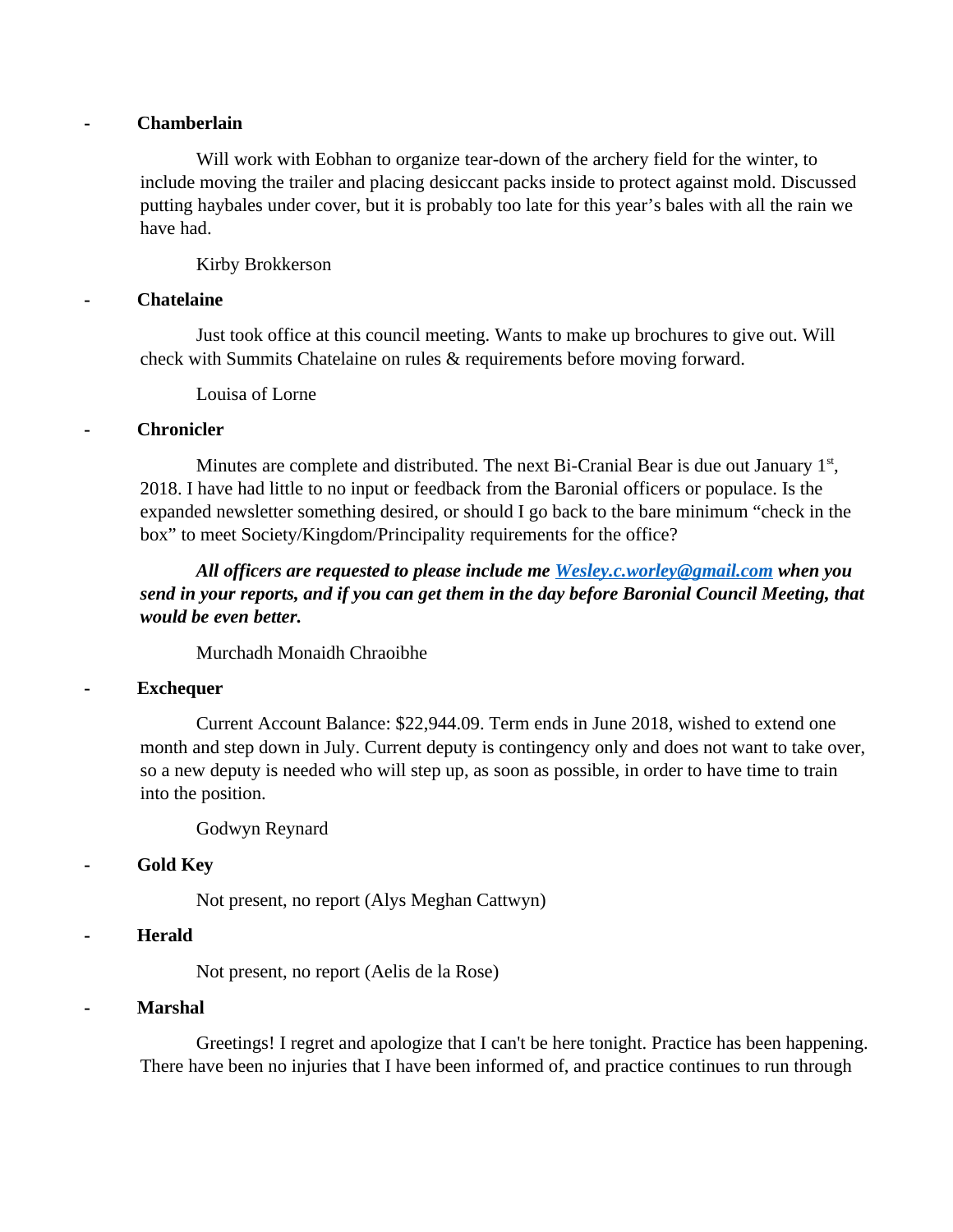the winter. I will be making every effort I can to make it down there but in my absence my Deputy HL Eobhan Dunbar will be there to make sure things are still running.

Skjaldar-Þorsteinn Thunderhand

#### **- Archery Marshal**

For the month of November, we took a break from our regular practice days. I had intended to have a work party sometime after November 1st to get some gear sorted out of the trailer that will be used over the Winter, as well as clean up the range. Due to frequent inclement weather, that has not happened yet, I will post information as soon as I can get a good dry day planned.

We have had one unofficial practiced that was unscheduled, we will have our first official indoor practice at West  $11<sup>th</sup>$  Archery this week on Thursday, from 4pm to 6pm, loaner gear won't be available this week.

After consulting with and getting approval from Saoirse, I am requesting the same budget of \$500 for Archery for the 2018 year, primarily for making long-lasting portable targets and their stands, as well as purchasing Period and standard 5-color targets.

I forgot about the budgets until this afternoon and had a brief discussion with Saoirse, this is what she told me regarding the budget request:

"The same as last year with the portion for the Biff for the range. It's already pretty big. And I want to make portable targets with it this year before Egils if at all possible."

Iurii Levchenich

#### **- Cut & Thrust Marshal**

Nothing to report.

Anton Ray

#### **- Rapier Marshal**

Not present, no report (William Jakes)

#### **- Thrown Weapons Marshal**

Not present, no report (Kevin Sorok) Alan stated that there had been no activity, but reservations had been made to do darts in December.

#### **- Scribe**

Not present, no report (Antonia Crivelli)

#### **- Seneschal**

Due to Christmas falling on our December meeting, our December meeting will be in the  $18<sup>th</sup>$ , bring goodies!